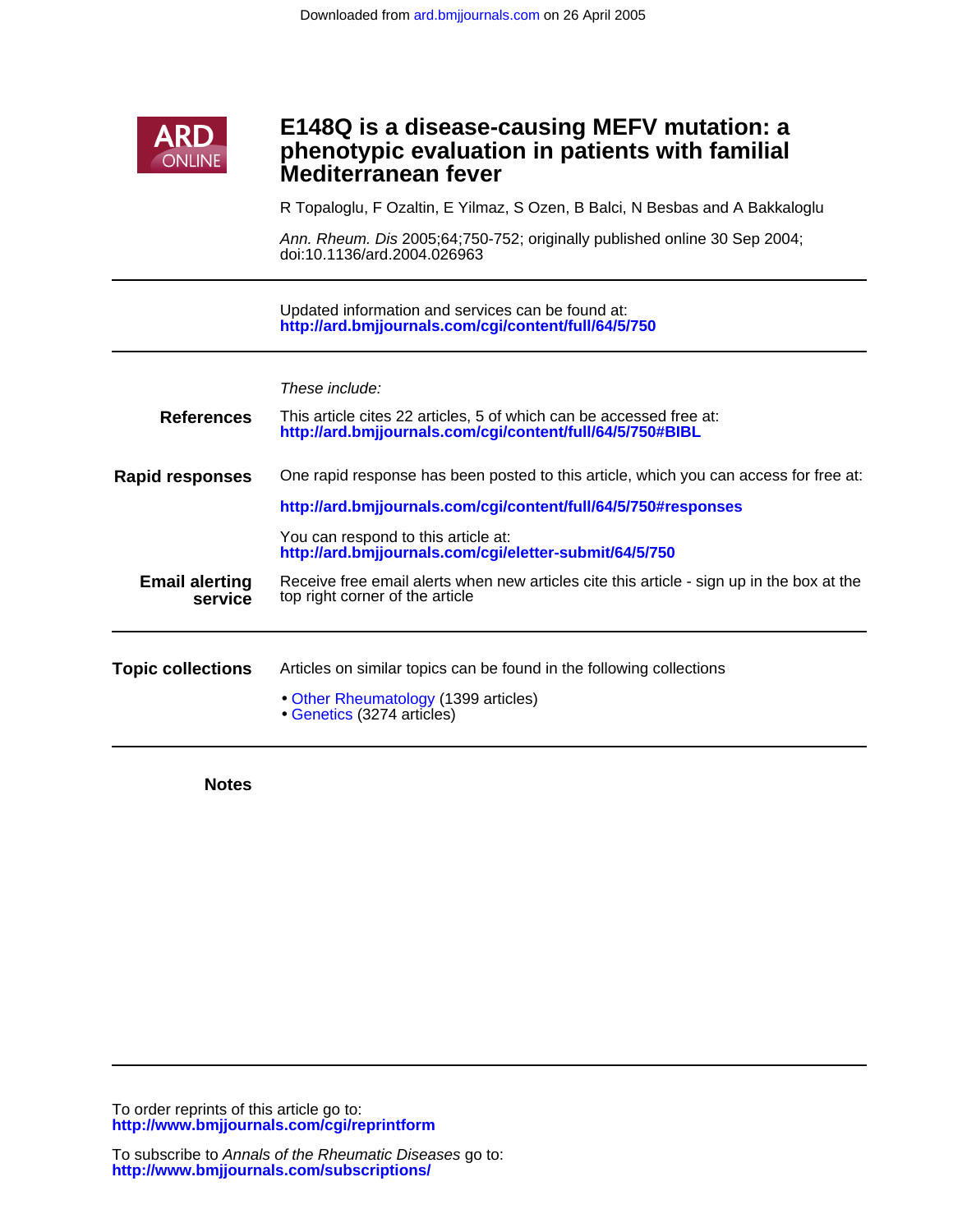### EXTENDED REPORT

# E148Q is a disease-causing MEFV mutation: a phenotypic evaluation in patients with familial Mediterranean fever

#### R Topaloglu, F Ozaltin, E Yilmaz, S Ozen, B Balci, N Besbas, A Bakkaloglu ...............................................................................................................................



Ann Rheum Dis 2005;64:750–752. doi: 10.1136/ard.2004.026963

See end of article for authors' affiliations .......................

Correspondence to: Professor Rezan Topaloglu, Hacettepe University Faculty of Medicine, Department of Paediatric Nephrology and Rheumatology, 06100 Ankara, Turkey; rtopalog@.hacettepe. edu.tr

Accepted 18 September 2004 Published Online First 30 September 2004 ....................... Background: Familial Mediterranean fever (FMF) is one of the periodic fever syndromes. It is common among Turks, Jews, Arabs, and Armenians. Several mutations in the MEFV gene, including E148Q, have been identified as causing this disease. It has been suggested that the E148Q mutation is the mildest mutation and some reports have questioned its disease association.

Objective: To evaluate the phenotypic features of the patients with E148Q mutation. Subjects: 26 patients homozygous for E148Q, 10 compound heterozygous for E148Q, and eight complex cases were assessed.

Results: Although four of the 26 patients with E148Q/E148Q were asymptomatic at the time of evaluation, abdominal pain was seen in 77% of the patients, fever in 66%, arthralgia in 50%, arthritis in 15.4%, and vomiting in 23.8%. Compound heterozygotes and complex cases had a higher frequency of abdominal pain, fever, arthralgia, arthritis, myalgia, and chest pain than subjects who were homozygous for E148Q, but none of these symptoms reached statistical significance. None of our patients had amyloidosis but two with E148Q/E148Q had a family history of amyloidosis and one had rapidly progressive glomerulonephritis secondary to vasculitis, which progressed to chronic renal failure.

Conclusions: Patients homozygous for E148Q have a heterogeneous clinical presentation. Most are symptomatic and colchicine treatment is required in these patients.

Familial Mediterranean fever (FMF) is an autosomal<br>recessive disease affecting mainly Turks, Jews,<br>Armenians, and Arabs. It is characterised by recurrent<br>chart existence of four starle peritonitie arthritic and recessive disease affecting mainly Turks, Jews, Armenians, and Arabs. It is characterised by recurrent short episodes of fever, sterile peritonitis, arthritis, and pleurisy. Attacks are accompanied by a strong acute phase response and the most severe complication is the development of renal amyloidosis.<sup>1</sup> The gene responsible for FMF, MEFV, was identified by positional cloning in 1997.<sup>23</sup> It is located on chromosome 16p13.3 and comprises10 exons and 781 codons. The product of the MEFV gene, named pyrin/Marenostrin, is expressed in polymorphonuclear cells and monocytes and it is proposed that it regulates inflammatory responses at the level of leucocyte cytoskeletal organisation.4 Thirty six mutations located in the MEFV gene have been identified so far, mostly in exon 10, followed by exons 2, 3, 5, 1, and 9. Four of five founder mutations—M694V, V726A, M680I, and M694I—are located in exon 10 and E148Q in exon 2.<sup>5</sup> These founder mutations account for 74% of FMF chromosomes in typical patients from the Mediterranean basin.<sup>5</sup> M694V is found to be the most common mutation in North African Jews, with more than 70% allele frequency; V726A is predominant in Ashkenazi and Iraqi Jews, Armenians, and Arabs.<sup>6</sup> Allele frequencies in Turkey have been published from two independent centres.<sup>7 8</sup> Yalcinkaya et  $al^7$  reported the allele frequencies in patients as follows: M694V 43.5%, M680I 13.0%, V726A 11.1%, and M694I 2.8% for the four founder mutations, and most recently our group reported the five most common founder mutation frequencies as follows: M694V 51.5%, M680I 9.2%, E148Q 3.6%, V726A 2.9%, and M694I 0.4%.<sup>8</sup>

The carrier frequency of the E148Q mutation has been reported to be 12% in Turks, 10% in Ashkenazi Jews, 6.4% in Jews of Moroccan origin, and as high as 53% in Jews from the various ethnic groups.<sup>8-10</sup> Because carrier frequencies were far higher among healthy carriers than among patients with FMF, it has been proposed that E148Q is a polymorphism, not a disease causing mutation, and has a low penetrance.<sup>9-12</sup>

As E148Q is one of the common mutations in Turkish patients with FMF, our aim in this study was to evaluate the phenotypic features of Turkish FMF patients with the E148Q mutation in homozygous, heterozygous, and complex states in order to shed light on the clinical presentation of this mutation.

#### METHODS

Molecular diagnosis of FMF at our institution began in 1999 by screening the four most common MEFV mutations, followed by screening 14 MEFV mutations in exon 10 along with E148Q in exon 2 in 2000. The patients with FMF diagnosed at our department, and in whom MEFV mutation analysis was available between the years 2000 and 2003, were screened retrospectively. Forty four of 2723 patients were either homozygous or heterozygous for the E148Q mutation and these were enrolled in the current evaluation. Twenty six patients were homozygous for E148Q, 10 were compound heterozygotes, and eight had complex mutations. Only four of 26 patients who were homozygous for E148Q—detected through family studies—were asymptomatic at the time of evaluation and remained asymptomatic during the follow up for two to four years. None of these had received colchicine before testing.

The diagnosis of FMF was established according to previously described criteria.<sup>1</sup> These patients were seen again and the patient file was reviewed and updated by the same physician. Clinical information included age of onset,

Abbreviations: FMF, familial Mediterranean fever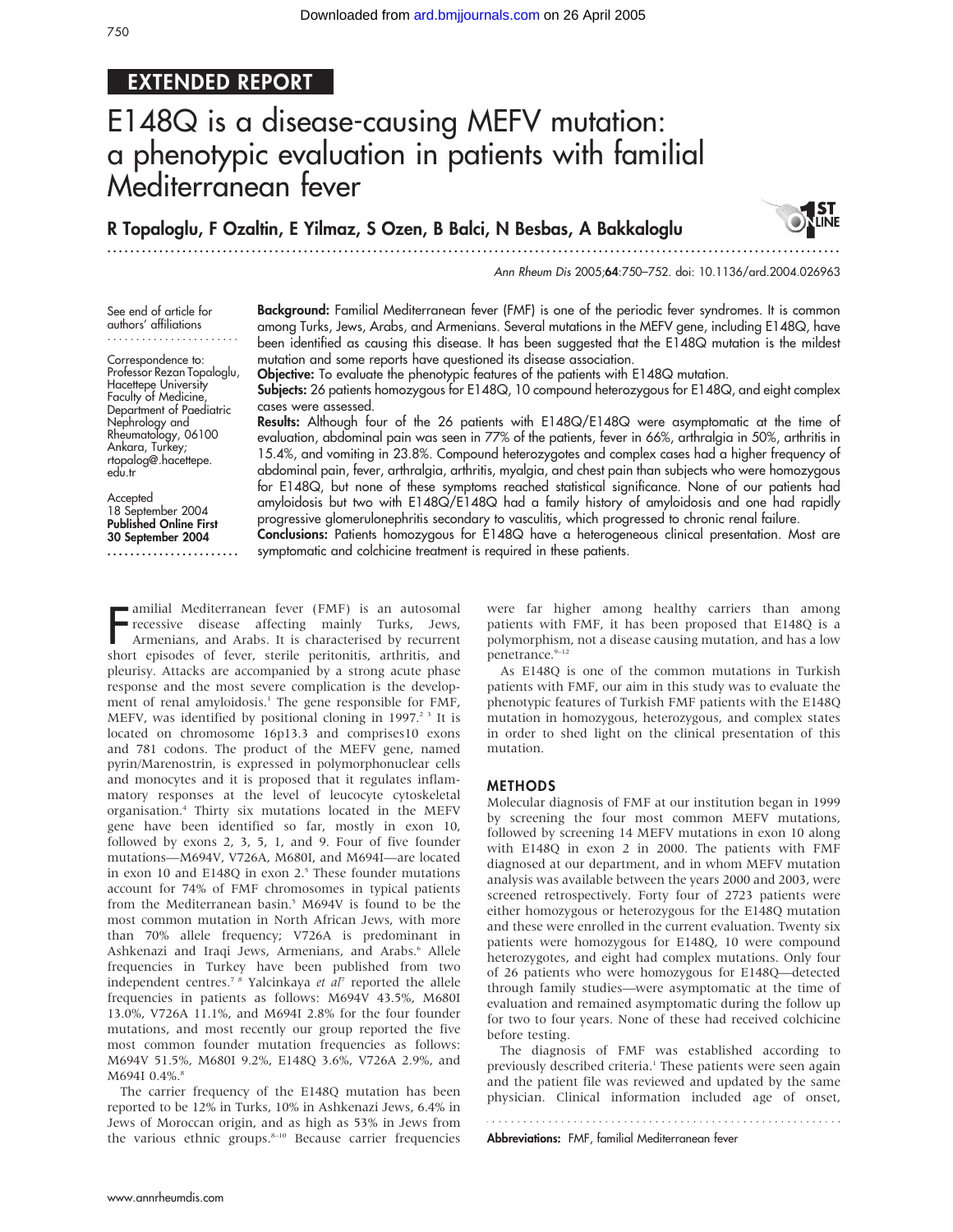| Variable                                | E148Q/E148Q<br>$(n = 26)$ | E148Q compound and<br>complex $(n = 18)$ |
|-----------------------------------------|---------------------------|------------------------------------------|
| Age at onset (years)                    | 6(3 to 15)                | 6.5(2 to 16)                             |
| Age at diagnosis (years)<br>Male:female | $8.5(3.5)$ to 16          | 8.5 (3.5 to 19)                          |
|                                         | 16:10                     | 6.12                                     |

frequency of attacks before colchicine treatment, the presence of fever, abdominal pain, pleurisy, arthralgia, and arthritis, response to colchicine, family history of amyloidosis, and the development of amyloidosis.

#### Mutational analysis

Molecular diagnosis of FMF was carried out in our medical biology department. The strategy for mutation analysis involves two steps: exon 10 is first analysed by denaturing gradient gel electrophoresis; according to the band pattern, subsequent analysis is done either by restriction endonuclease enzyme digestion or by genomic sequencing. E148Q in exon 2 is analysed by restriction endonuclease enzyme digestion of polymerase chain reaction products from genomic DNA. The region harbouring the mutation was amplified and the amplified products were digested with the enzyme BstN1.

#### Statistical analysis

Results are given as median (range) for age and as percentages for the phenotypic features. Comparisons between groups were carried out by using Mann–Whitney U test and the  $\chi^2$  test. A probability (p) value of <0.05 was considered significant.

#### RESULTS

In the patients homozygous for E148Q the median age of onset was 6 years and the male to female ratio was 1.6 (table 1). Fever was seen in 64%, abdominal pain in 76.9%, arthralgia in 50%, and arthritis in 15.4%. None of these patient had erysipelas-like lesions or scrotal pain, but 23.8% had severe vomiting and 12.5% had diarrhoea during the attack. None had amyloidosis but three had a family history of amyloidosis. One had rapidly progressive glomerulonephritis secondary to vasculitis and progressed to chronic renal failure. Currently she is on a chronic haemodialysis programme.

Of 10 compound heterozygotes, six were carrying E148Q/ M694V, three were carrying E148Q /V726A, and one was carrying E148Q /M680I. Of eight complex cases, seven were carrying E148Q/E148Q/M694V and one was carrying E148Q/ E148Q/M694I. The age of onset and the male to female ratio were similar in the homozygous and compound/complex cases (table1).

Although the frequencies of fever, abdominal pain, chest pain, arthralgia, arthritis, and myalgia were greater in compound heterozygous and complex cases, none of the symptoms attained statistical significance compared with patients who were homozygous for E148Q (table 2). One of the complex cases had a history of acute rheumatic fever. It was striking that severe vomiting was observed in around 25% of the patients in both homozygous and compound/ complex cases.

#### **DISCUSSION**

Since the gene causing FMF (MEFV) was cloned and four missense mutations were identified in exon 10, several other

| <b>Phenotypic feature</b>     | E148Q/E148Q<br>$(n = 26)$ | E148Q/others<br>E148Q/E148Q-<br>others $(n = 18)$ |
|-------------------------------|---------------------------|---------------------------------------------------|
| Fever                         | 16(64)                    | 15 (83.3)                                         |
| Abdominal pain                | 20 (80)                   | 18 (100)                                          |
| Arthralgia                    | 13(50)                    | 7(38.9)                                           |
| Arthritis                     | 4(15.4)                   | 6(33.3)                                           |
| Chest pain                    | 6(23.1)                   | 8(44.4)                                           |
| Myalgia                       | 3(11.5)                   | 4(22.2)                                           |
| Vomiting                      | 5(23.8)                   | 4(22.2)                                           |
| Diarrhoea                     | 3(12.5)                   | 2(11.1)                                           |
| Family history of FMF         | 8(36.4)                   | 7(38.9)                                           |
| Family history of amyloidosis | 3(11.5)                   | 3(16.6)                                           |
| Appendectomy                  | 3(11.5)                   | 4(22.2)                                           |
| Frequency of attacks*         |                           |                                                   |
| None                          | 4 (15.4)                  |                                                   |
| $1-10$ /year                  | 16(61.5)                  | 9(52.9)                                           |
| $11-20$ /year                 | 3(11.5)                   | 3(17.6)                                           |
| $>$ 20/year                   | 3(11.5)                   | 5(29.4)                                           |
| Duration of attacks           |                           |                                                   |
| None                          | 4(15.4)                   |                                                   |
| $<$ 1 day                     | 9(34.6)                   | 3(17.6)                                           |
| $1-2$ days                    | 9(34.6)                   | 10(58.8)                                          |
| $3 - 5$ days                  | 3(11.5)                   | 3(17.6)                                           |
| $>5$ days                     | 1(3.9)                    | 1(5.9)                                            |
| Response to colchicine        |                           |                                                   |
| Complete                      | 16(72.8)                  | 12(67)                                            |
| Partial                       | 3(13.6)                   | 2(11)                                             |
| No response                   |                           | 2(11)                                             |
|                               | 3(13.6)                   | 2(11)                                             |

mutations have been identified in exons 1, 2, 3, 5, 9, and 10 of the gene.235 One of these is the E148Q mutation, which results in the substitution of glutamine for glutamic acid at codon  $148$  in exon  $2.^{11}$  13 It is one of the most common mutations in patients with FMF. It is more frequent in the general population than in FMF patients in the regions where FMF is prevalent, and it also occurs in geographically and ethnically diverse populations.<sup>5</sup> As a result of the discrepancy between the prevalence of this mutation in FMF patients and in the healthy population it is thought to be a polymorphism rather than a disease causing mutation and it is claimed that homozygosity for E148Q is not sufficient for developing clinical disease.<sup>9 10 12 14 15</sup> Further, it is reported that homozygosity for E148Q may influence susceptibility to polygenic conditions such as Behçet's disease and AA amyloidosis among patients with non-FMF periodic fever.<sup>16 17</sup>

In our series from Turkey, the E148Q mutation is one of the common mutations among patients with FMF, with 3.5% allele frequency and a carrier frequency of 12% in the healthy Turkish population. While this may suggest a low penetrance of the mutation, we observed symptomatic patients not only among those compound heterozygotes and complex cases but also in cases homozygous for E148Q.

We had 26 patients who were homozygous for E148Q. While four of these (15%) were as yet asymptomatic and were detected through family studies, the remaining patients had typical FMF attacks. During the acute attacks their acute phase reactants were raised and after an attack they returned to normal. They all had a good response to colchicine. Clinical heterogeneity is observed in patients who are homozygous for E148Q, ranging from absence of symptoms to severe symptoms.<sup>18</sup> It could be suggested that we saw only patients with symptoms and that a large portion of the asymptomatic homozygotes do not present to a medical centre. On the other hand, other genetic modifiers that may link to E148Q and which are as yet unknown may play a role in enhancing the